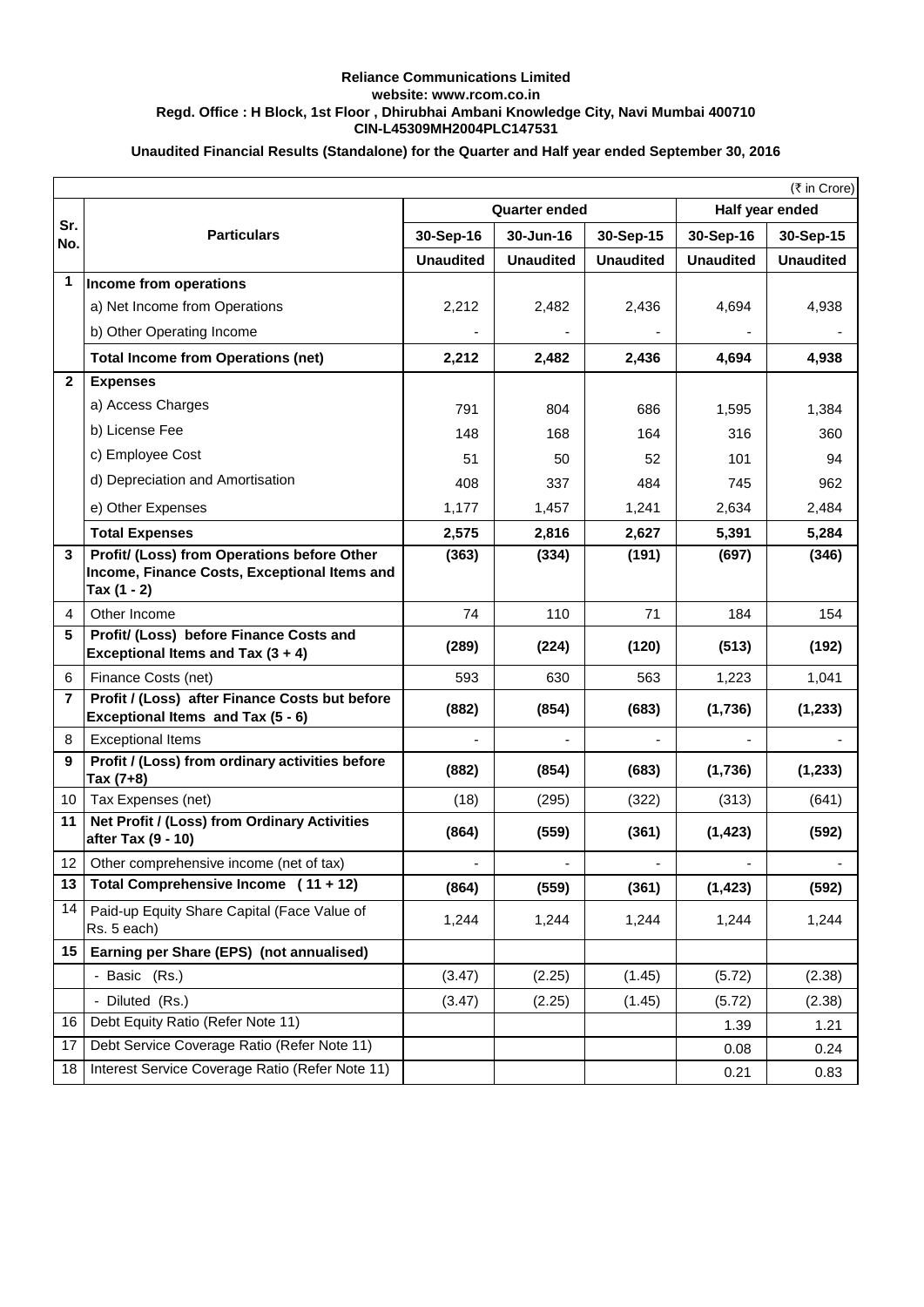|   | <b>Standalone Statement of Assets and Liabilities</b><br>(₹ in Crore) |                  |  |  |  |
|---|-----------------------------------------------------------------------|------------------|--|--|--|
|   |                                                                       |                  |  |  |  |
|   | <b>Particulars</b>                                                    | 30-Sep-16        |  |  |  |
|   |                                                                       | <b>Unaudited</b> |  |  |  |
| A | <b>ASSETS</b>                                                         |                  |  |  |  |
| 1 | <b>Non-Current Assets</b>                                             |                  |  |  |  |
|   | (a) Property, Plant and Equipment                                     | 14,669           |  |  |  |
|   | (b) Capital Work in Progress                                          | 1,075            |  |  |  |
|   | (c) Investment Property                                               | 3                |  |  |  |
|   | (d) Other Intangible Assets                                           | 15,241           |  |  |  |
|   | (e) Financial Assets                                                  |                  |  |  |  |
|   | (i) Investments                                                       | 17,090           |  |  |  |
|   | (ii) Loans                                                            | 2,719            |  |  |  |
|   | (iii) Other Financial Assets                                          | 76               |  |  |  |
|   | (f) Income Tax Asset (net)                                            | 218              |  |  |  |
|   | (g) Deferred Tax Asset (net)                                          | 1,966            |  |  |  |
|   | (h) Other Non Current Assets                                          | 4,670            |  |  |  |
|   | <b>Sub-total Non-Current Assets</b>                                   | 57,727           |  |  |  |
| 2 | <b>Current Assets</b>                                                 |                  |  |  |  |
|   | (a) Inventories                                                       | 63               |  |  |  |
|   | (b) Financial Assets                                                  |                  |  |  |  |
|   | (i) Investments                                                       | 4,712            |  |  |  |
|   | (ii) Trade Receivables                                                | 1,567            |  |  |  |
|   | (iii) Cash and Cash Equivalents                                       | 578              |  |  |  |
|   | (iv) Loans                                                            | 4,294            |  |  |  |
|   | (v) Other Financial Assets                                            | 497              |  |  |  |
|   | (c) Other Current Assets                                              | 5,591            |  |  |  |
|   | <b>Sub-total - Current Assets</b>                                     | 17,302           |  |  |  |
|   | <b>Total Assets</b>                                                   | 75,029           |  |  |  |
| В | <b>EQUITY AND LIABILITIES</b>                                         |                  |  |  |  |
| 1 | Equity                                                                |                  |  |  |  |
|   | (a) Equity Share Capital                                              | 1,244            |  |  |  |
|   | (b) Other Equity                                                      | 24,351           |  |  |  |
|   | <b>Total Equity</b>                                                   | 25,595           |  |  |  |
|   | <b>LIABILITIES</b>                                                    |                  |  |  |  |
| 2 | <b>Non-Current Liabilities</b>                                        |                  |  |  |  |
|   | (a) Financial Liabilities                                             |                  |  |  |  |
|   | (i) Borrowings                                                        | 22,363           |  |  |  |
|   | (ii) Deferred Payment Liabilities                                     | 1,374            |  |  |  |
|   | (iii) Trade Payables                                                  | 18               |  |  |  |
|   | (iv) Other Financial Liabilities                                      | 224              |  |  |  |
|   | (b) Provisions                                                        | 29               |  |  |  |
|   | (c) Other Non-Current Liabilities                                     | 92               |  |  |  |
|   | <b>Sub-total Non-Current Liabilities</b>                              | 24,100           |  |  |  |
| 3 | <b>Current Liabilities</b>                                            |                  |  |  |  |
|   | (a) Financial Liabilities                                             |                  |  |  |  |
|   | (i) Borrowings                                                        | 4,132            |  |  |  |
|   | (ii) Trade Payables                                                   | 4,096            |  |  |  |
|   | (iii) Other Financial Liabilities                                     | 10,000           |  |  |  |
|   | (b) Other Current Liabilities                                         | 5,872            |  |  |  |
|   | (c) Provisions                                                        | 1,234            |  |  |  |
|   | <b>Sub-total - Current Liabilities</b>                                | 25,334           |  |  |  |
|   | <b>Total Equity and Liabilities</b>                                   | 75,029           |  |  |  |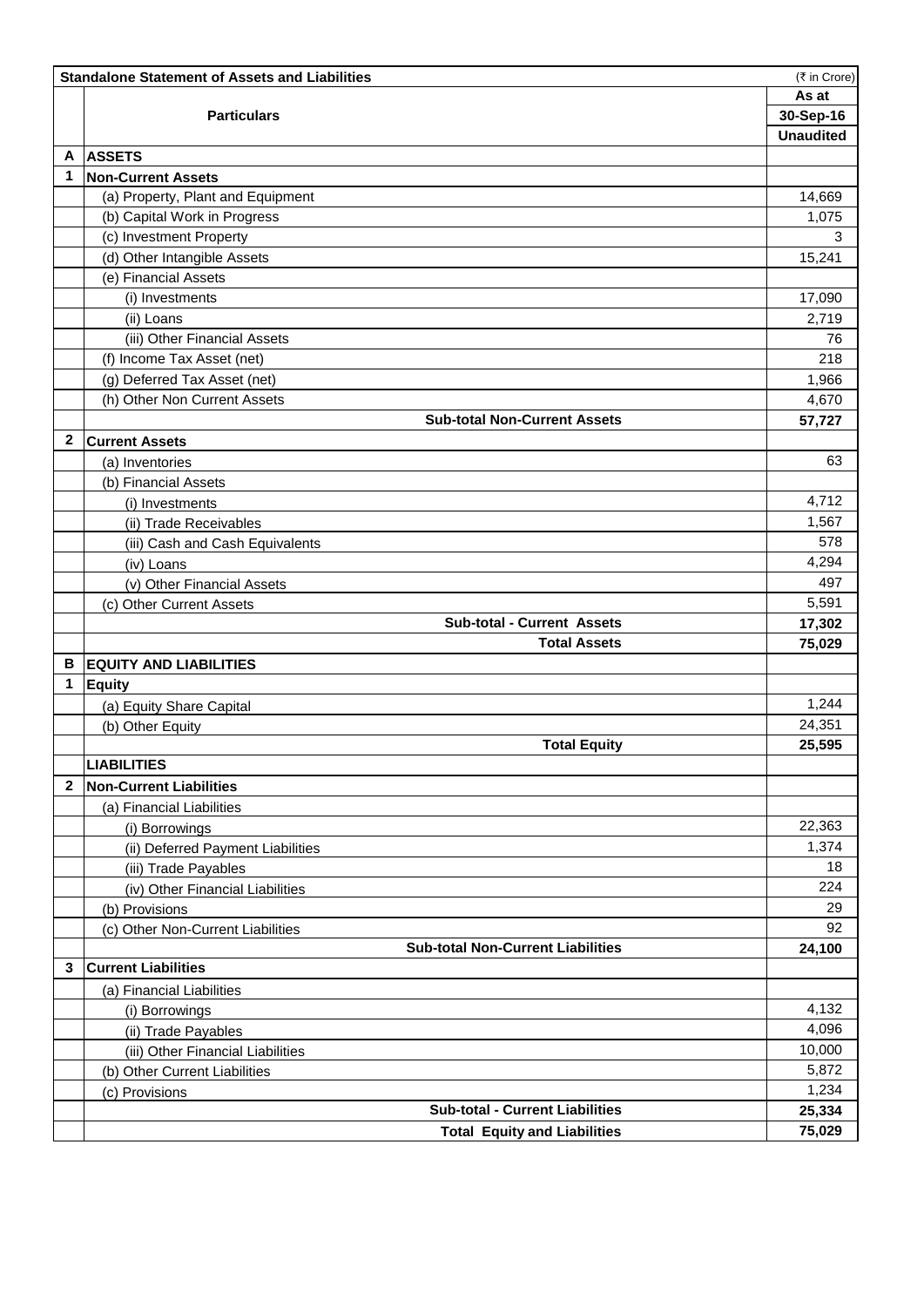## **Notes**

- 1. Figures of the previous period have been regrouped and reclassified, wherever required.
- 2. Pursuant to the Schemes of Arrangement ("the Schemes") sanctioned by the Hon'ble High Court of Judicature at Bombay, exchange variation on account of changes in exchange rates including amortisation of the balance in "Foreign Currency Monetary Item Translation Difference Account (FCMITDA)" and depreciation consequent to addition of exchange differences to the cost of capitalised assets aggregating to  $\bar{\tau}$  177 crore and  $\bar{\tau}$  384 crore during the quarter and half year ended September 30, 2016 respectively, are withdrawable from General Reserve. These withdrawable items are not considered in the accounts for the quarter and half year ended on September 30, 2016 and consequently, no withdrawal has been made. The necessary effects, if any, will be carried out at the year end. This matter has been referred to by the Auditors in their Limited Review Report. Consequently, reported Other Equity, current liabilities, Property, Plant and Equipment and current assets would have been  $\bar{\tau}$  24,109 crore, र 25,343 crore, रू 14,432 crore and रू 17,306 crore respectively as at September 30, 2016. The Company has, as permitted under the said Schemes, adjusted additional depreciation and amortisation of  $\bar{\tau}$  208 crore and  $\bar{\tau}$  465 crore, arising on fair value of the assets, for the quarter and half year ended on September 30, 2016 respectively by withdrawing an equivalent amount from General Reserve.
- 3. The Scheme of Arrangement between the Company (the Transferee Company) and Sistema Shyam Teleservices Limited (the Transferor Company) for demerger of Telecom Business Undertaking into the Company has been approved by the Hon'ble High Courts of Rajasthan and Bombay on September 30, 2016 and October 7, 2016 respectively. Further, the Scheme of Arrangement between Reliance Telecom Limited, a wholly owned subsidiary (the Transferor Company) and the Company for demerger of Telecom Undertaking comprising of 5 License Service Areas into the Company has been approved by the Hon'ble High Court of Bombay on October 27, 2016. The effects shall be considered when the aforesaid Schemes become effective upon compliance of certain conditions precedent specified therein.
- 4. Pursuant to the provisions of Regulation 37 of SEBI (Listing Obligations and Disclosure Requirements) Regulations, 2015 read with SEBI Circular No. CIR/CFD/CMD/16/2015 dated November 30, 2015, the Company has filed on October 17, 2016 with BSE Limited and National Stock Exchange of India Limited, the Scheme of Arrangement ("Scheme"), which provides inter alia for demerger of the Wireless Business Undertaking of the Company and Reliance Telecom Limited (RTL), a Subsidiary of the Company into Aircel Limited (AL) and its subsidiary, Dishnet Wireless Limited (DWL) on the basis that pursuant to the Scheme, the Company would hold 50% ownership interest in AL.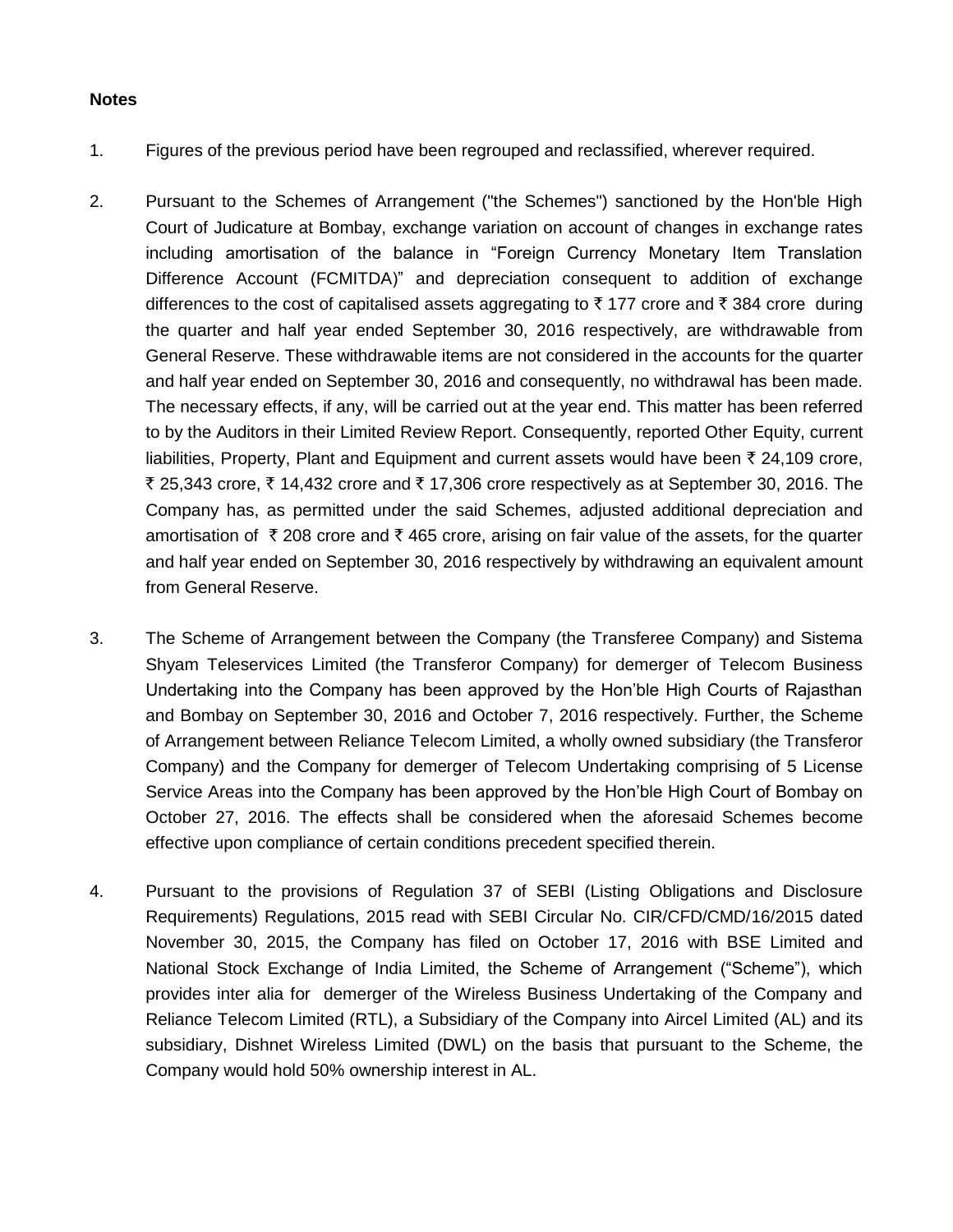- 5. The Company has adopted Indian Accounting Standard (Ind AS) from April 1, 2016 with a transition date of April 1, 2015.The figures for the quarter and half year ended September 30, 2015 have also been converted as per Ind AS, which have not been subject to limited review or audit. However, the management has exercised necessary due diligence to ensure that the comparable financial results are correctly stated.
	- a. Reconciliation and explanatory notes for the effects of the transition on Statement of Profit and Loss for the quarter and half year ended September 30, 2015 as previously reported and as per Ind AS are as follows:

|                |                                                                | <b>Amount</b><br>(₹ in core)                     | Refer<br><b>Note</b>                               |       |
|----------------|----------------------------------------------------------------|--------------------------------------------------|----------------------------------------------------|-------|
| Sr.            | <b>Adjustments to Increase/ (Decrease)</b><br>in Net Profit    | Quarter<br>ended<br><b>September</b><br>30, 2015 | Half year<br>ended<br><b>September</b><br>30, 2015 | below |
| 1              | Net profit as previously reported as per<br><b>Indian GAAP</b> | (705)                                            | (1,256)                                            |       |
| 2              | <b>Restatement of Revenue</b>                                  | 3                                                | 10                                                 | b     |
| 3              | Impact on Depreciation                                         | $\overline{7}$                                   | 10                                                 | C     |
| 4              | impact of Financial<br>Fair Valuation<br>Instruments           | 3                                                | (3)                                                | d     |
| 5              | <b>Deferred Tax Credit</b>                                     | 322                                              | 641                                                | e     |
| 6              | <b>Others</b>                                                  | 9                                                | 6                                                  |       |
| $\overline{7}$ | Net Profit before Other Comprehensive<br>Income as per Ind AS  | (361)                                            | (592)                                              |       |

- b. Restatement of Revenue to be recognized over the period of underlying contract of services in line with applicable Ind AS has been reversed on transition date.
- c. Depreciation impact consists of  $\bar{\tau}$  10 crore on account of change in useful life and write off of certain assets.
- d. Fair valuation impact of borrowings, deposits/ advances etc. has been accounted considering net present value on transition date and consequent impact on profitability.
- e. Deferred tax is charged due to following the Balance Sheet approach; and impact arising on account of such changes on transition date.
- 6. The listed Redeemable Non Convertible Debentures (NCDs) of the Company aggregating to  $\bar{\tau}$  4,625 crore as on September 30, 2016 are secured by way of first pari passu charge on the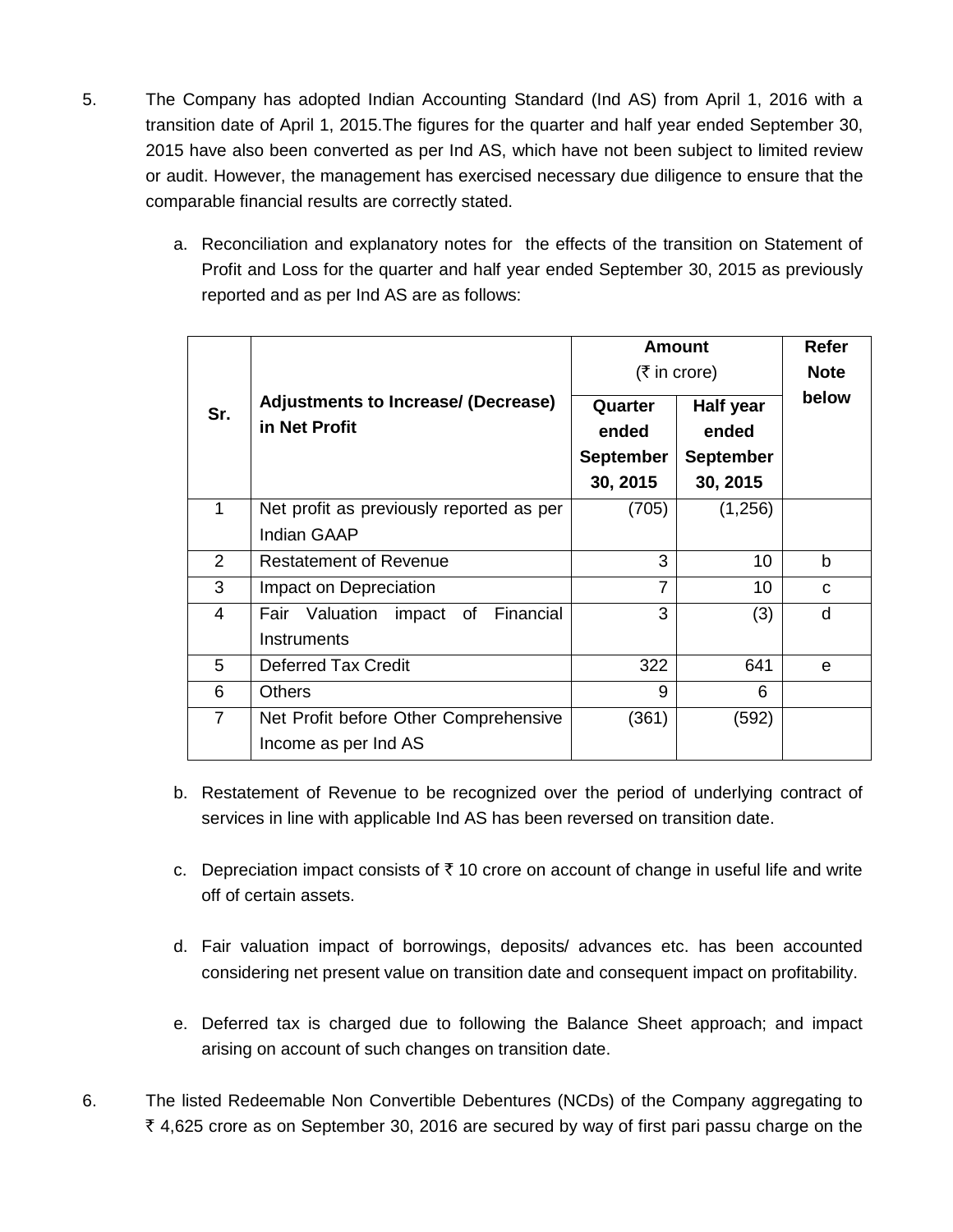movable plant and machinery, Capital Work in Progress, both present and future, including all insurance contracts relating thereto of the Borrower Group; comprising of the Company and its subsidiary companies namely; Reliance Telecom Limited (RTL), Reliance Infratel Limited (RITL) and Reliance Communications Infrastructure Limited (RCIL). Out of the above, NCDs of ` 1,625 crore have also been secured by way assignment of 20 Telecom Licenses by execution of Tripartite Agreements with Department of Telecommunications (DoT). Further, NCDs of  $\bar{\tau}$  500 crore have been secured by pledge of equity shares of RCIL held by the Company and of RTL held by the Company and Reliance Infocomm Infrastructure Limited (RIIL) by execution of the Share Pledge Agreement. The asset cover in case of these NCDs exceeds 100% of the principal amount of the said NCDs.

7. Additional details as required in relation to Non Convertible Debentures (NCDs):

| Nature of Instruments                           | 11.20% NCDs      | 11.60% NCDs | 11.25% NCDs                                                                   |
|-------------------------------------------------|------------------|-------------|-------------------------------------------------------------------------------|
| Amount outstanding ( $\overline{\xi}$ in crore) | 3,000            | 500         | 1,125                                                                         |
| Previous due date for payment of Interest       | 02.11.2016       | 07.02.2016  | 07.11.2016                                                                    |
| Whether Interest was paid on the due date       | <b>Yes</b>       | Yes         | <b>Yes</b>                                                                    |
| Next due date for payment of interest           | 02.12.2016       | 07.02.2017  | 07.12.2016                                                                    |
| <b>Credit Rating</b>                            | <b>ICRA BBB+</b> | $CAREA -$   | CARE $A -$                                                                    |
| Due Date for Principal Repayment                | 01.03.2019       | 07.02.2017  | ₹ 375 crore<br>on each dates<br>07.02.2017<br>07.02.2018<br>and<br>07.02.2019 |

- 8. Debenture Redemption Reserve (DRR) :  $\bar{\tau}$  590 crore as on September 30, 2016.
- 9. Net Worth :  $\overline{\tau}$  25,595 crore, as on September 30, 2016
	- Includes  $\bar{\tau}$  13,633 crore created pursuant to the Scheme of Amalgamation approved by High court which shall for all regulatory purposes be considered to be part of owned funds / Net worth of the Company.
- 10. The Company has identified geographic segment as primary segments. As a result, the Company has single geographical segment as "India Operations". Hence, no separate disclosure of segment information in line with Ind AS 108 "Operating Segments" is required.
- 11. Formula used for the computation of ratios:
	- i ) Debt Equity Ratio = Debt/ Equity;